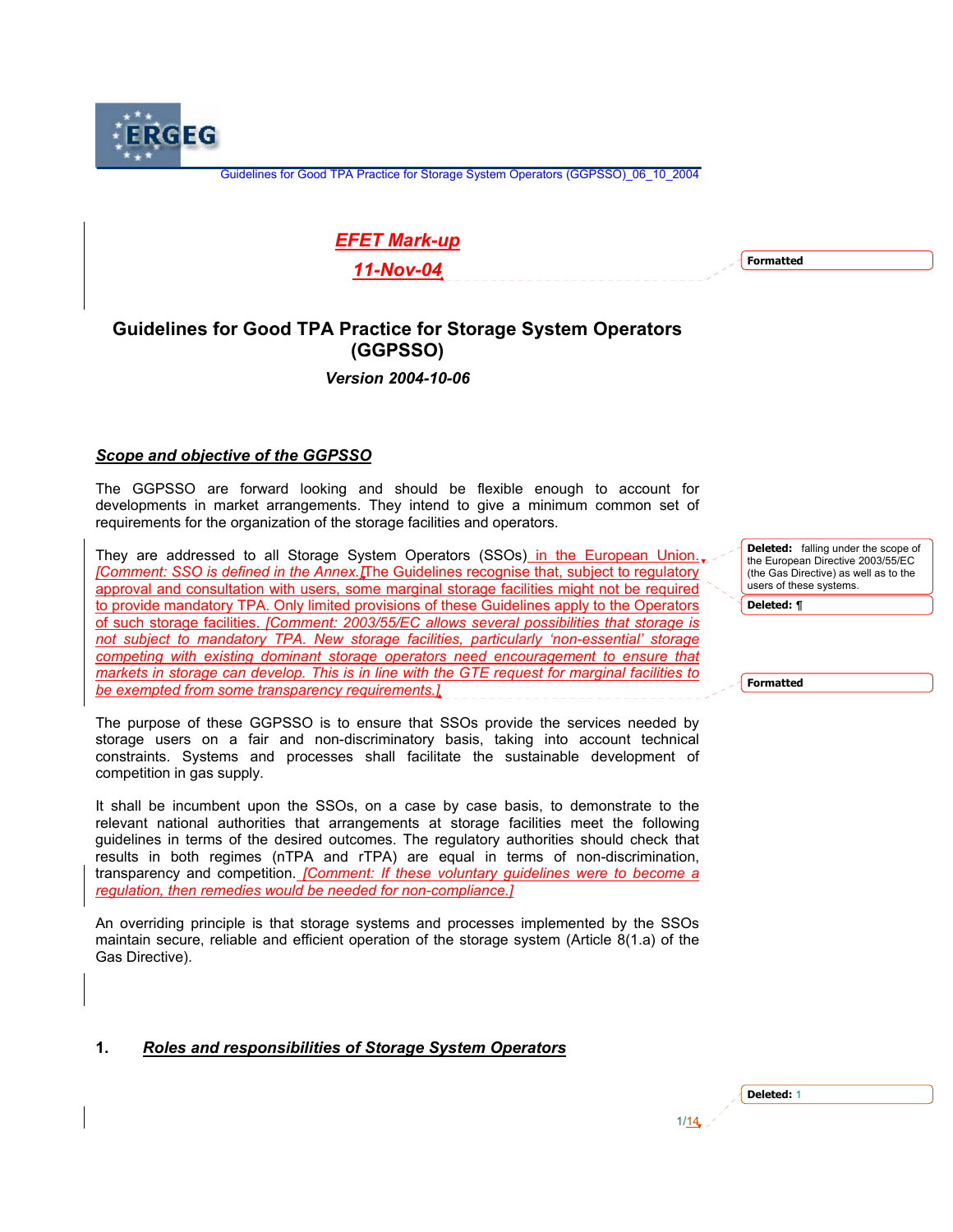

- 1.1. SSOs, be they separate entities, part of a combined operator in the sense of Article 15 of the Gas Directive, or part of a vertically integrated company in the sense of Article 2(20) of the Gas Directive, shall act in accordance with the principle of nondiscrimination, transparency and competition. SSOs must therefore be sufficiently separate from any affiliated supply companies. In practice this means that dominant SSOs should be a legally separate company with separate management, buildings, accounts and an effective compliance programme. *[Comment: this separation*  requirement should cover more than confidentiality. It is an essential role of SSO staff *that their behaviour does not favour an affiliate's supply business.*
- 1.2. SSOs are responsible for the provision and management of technical storage capacity, storage services and information as well as the technical integrity and safety of storage facilities.
- 1.3. SSOs shall among others:
	- a. operate and maintain under economic conditions secure, reliable and efficient storage facilities;
	- b. offer third party access services on a non-discriminatory and transparent basis to all storage users requesting access to storage, including own affiliated companies, either using standard storage contracts or a storage code, developed by the SSOs, including proper consultation with users and overseen by the national regulatory authorities. This shall include consultation with potential storage users on the products they are offering, the method of sales and any changes to contracted services; *[Comment: consultation with storage users on the products to be offered is essential and ensures the SSO is offering only services required by the users and does not withdraw any unduly.]*
	- c. establish rules on the use of capacity aimed at encouraging and facilitating. competitive and efficient use of that storage facility by system users, in particular to discourage storage capacity hoarding *[Comment: we agree with GTE that the SSO can encourage and facilitate competition but cannot be responsible for ensuring competition – the latter is a role of the Regulator.]*;
	- d. avoid exposing storage users to undue risks (i.e. risks beyond the users' control); <sup>+</sup>
	- e. treat confidential information, especially with regards to any affiliated company, in $\leftarrow$ order to avoid any discrimination between storage users, as stated in § 5 on confidentiality requirements;
	- provide the information required by storage users and system operators as stated in § 6 on transparency requirements;

co-operate with TSOs through interoperability agreements in order to ensure efficient and secure operation of storage and transportation networks;

- aim at accommodating market demand on a non-discriminatory basis, without  $$ imposing barriers to customer supply and to trade, whilst granting efficient and competitive access. This should include appropriately balancing the portion of storage capacity contracted under multi-annual long-term contracts and short term contracts as requested by market players through regularly held consultations; *[Comment: responding to market demands fairly is essential, partially moved from section 4.]*
- h. when asking or providing guarantees to storage users with respect to their +creditworthiness, ensure that these guarantees are non-discriminatory,



**Formatted:** Bullets and Numbering

**Deleted:** ensuring **Deleted:** 

**Deleted:** ¶

**Formatted:** Bullets and Numbering

**Formatted:** Bullets and Numbering

**Formatted:** Bullets and Numbering

**Formatted:** Bullets and Numbering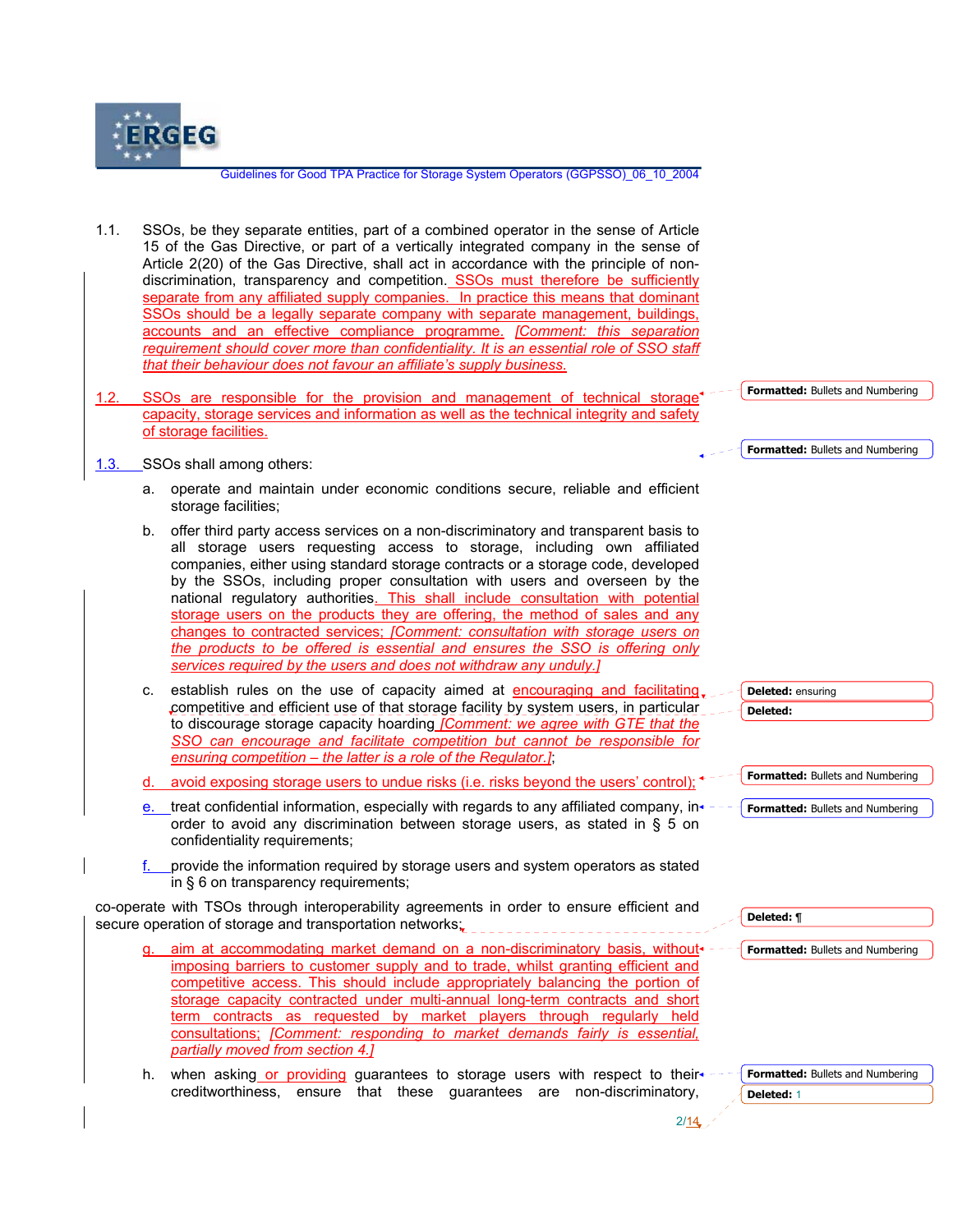

transparent and proportionate and do not constitute any undue market entry barrier; *[Comment: the risks for users may be greater than for the SSO.]*

maximise the availability of storage services throughout the year through efficient $\cdot$ maintenance planning and operation; **Formatted:** Bullets and Numbering

redeliver stored gas to the pipeline system at a specification that complies with the pipeline system's entry requirements. *[Comment: this essential requirement could alternatively be in section 10.]*

#### **2.** *Role of Storage Users [Comment: this section is unnecessary and could be deleted]*

2.1. Storage users shall among others:

- a. be responsible for making nominations to the  $SSOs$ , for the injection and withdrawal of gas from storage facilities in accordance with prevailing contractual specifications, technical rules and agreed procedures; *[Comment: this must be a typographical error, SSOs operate the storage facilities, not the user.]*
- b. provide all data required that is necessary for the SSO to carry out its duties as specified in the storage code and/or in the storage contract;
- c. not use capacity rights in a manner that is intended to restrict, distort or prevent competition, for example through capacity hoarding;
- d. put relevant IT in place in order to be able to communicate with SSOs via agreed interfaces and standards.

## **3.** *Necessary TPA services*

- 3.1. Storage capacity not excluded from TPA pursuant to Article 2(9) of the Gas Directive, when technically and economically necessary for efficient access to the network, shall be offered to storages users on a non-discriminatory basis that encourages and facilitates trade and competition *[as for 1.3c)]*. Therefore, the SSO shall offer to storage users the maximum available storage capacity, apart from that part of the storage capacity used for operational needs related to transmission and/or production, according to rules made transparent by the national regulatory authorities. Exclusion of storage capacity from TPA shall not be the decision of the SSO and/or the beneficiary of the storage capacity exempted from TPA and shall be approved by the national regulatory authorities, with the publication of substantiated reasons, including the rules under which TSOs can use exempted storage capacity. *[Comment: essential requirement to avoid market distortion and unquantifiable risks.]*
- 3.2. The amount of storage capacity needed for PSO and security of supply, when imposed on storage users should be offered on a TPA basis; requirements of non discrimination still apply. Whichever party is responsible for PSOs, it shall demonstrate upon request to the national regulatory authority that their requested capacity reservation is no more than what is required to satisfy the relevant PSO.

| 3.3. Any bona fide market participant should be allowed to book available storage capacity <sup><math>\sim</math>-</sup> |
|--------------------------------------------------------------------------------------------------------------------------|
| e.g. restrictions must not be placed on access to storage, linked to evidence of supply                                  |

 $\frac{3}{14}$ 

**Deleted:** and

**Formatted**

**Deleted:** promotes competition

**Formatted:** Bullets and Numbering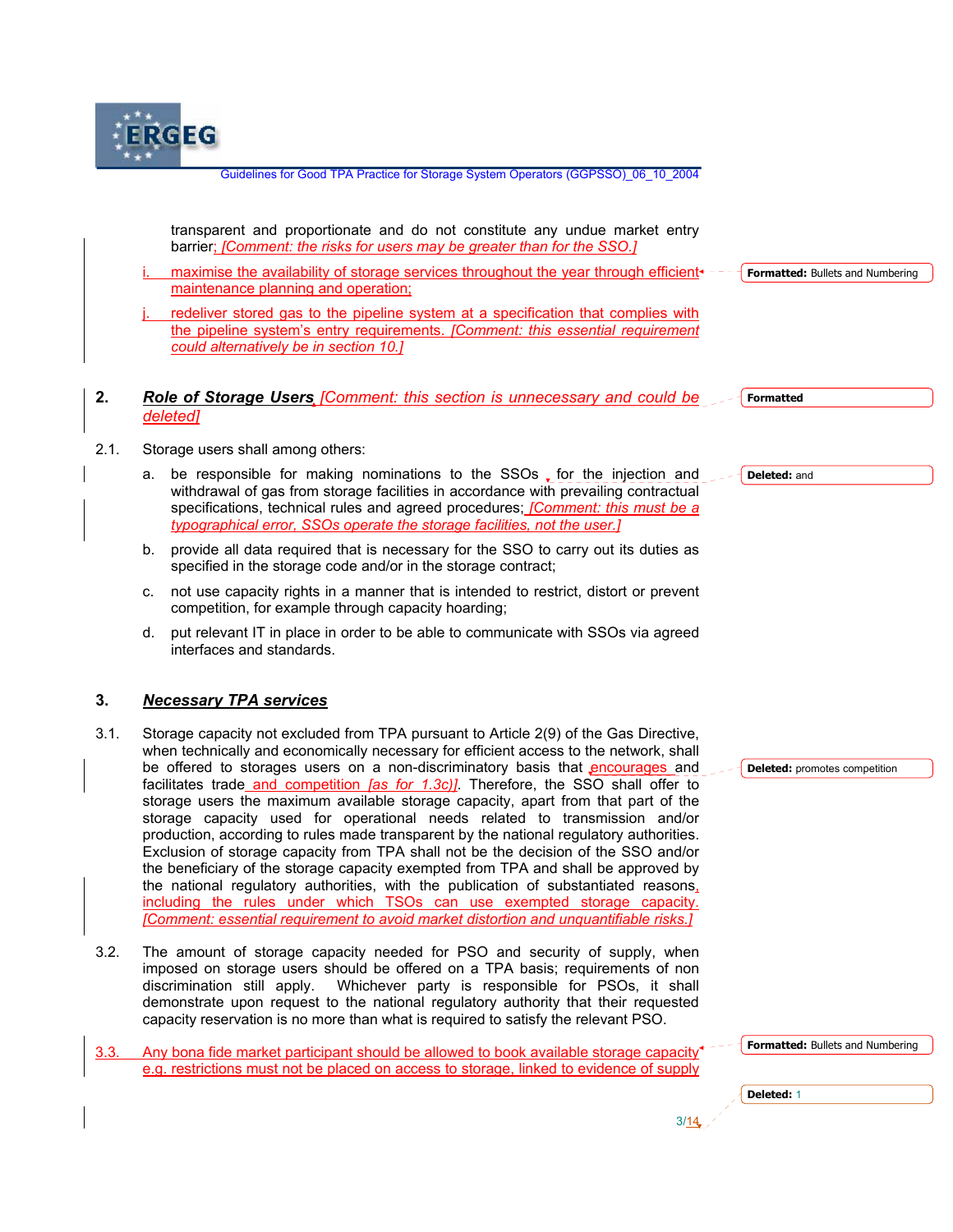

to end customers. *[Comment: essential to ensure non-discriminatory access and in line with the Gas Directive.]*

3.4. The SSO shall offer to storage users the storage capacity in a form that facilitates<sup>4</sup> competitive, non-discriminatory, and efficient access to best meet storage users' needs and that facilitates trade in storage services in secondary markets. Specifically the SSO shall offer in the primary market, pursuant to its responsibilities under § 1, in consultation with storage users and taking into account storage technical constraints, a menu of services, including the following:

- a. bundled services (SBU) of space and injectability/deliverability with determined technical ratios;
- b. unbundled services in an appropriate range with SBUs;
- c. an appropriate range of firm long-term (> 1year**)** and short-term services (<1year) down to a minimum period of one day, if technically feasible *[Comment: we agree with GTE that some storage facilities may have technical difficulties in providing a one day service]*;
- d. interruptible storage contracts and services *[Comment: although interruptible storage services are likely to be very short term, an interruptible storage contract may well have a long duration.]*;
- offer all bundled storage capacity and injection and/or withdrawal capacity+ available/not being used as an interruptible service. The interruptible service shall be shared between Storage Users in a fair and non-discriminatory manner and the interruptible nomination should be agreed by the SSO; *[Comment: an*  essential service is for the TSO to offer unused bundled storage capacity and *unused injection and withdrawal capacity to the market.]*.
- 3.5. The price for interruptible storage capacity shall be notified by the SSO to the Storage User before the day. *[Comment: this is necessary commercial requirement]*
- 3.6. In the standard service offered by the SSO, the gas allocated to storage users shall match storage users' nominations, including deemed nominations..
- 3.7. SSOs shall offer services that are consistent with the efficient use of the interconnected gas transportation systems and facilitate easy access through cooperation with the TSOs as in section 10. *[Comment: a cross reference to section 10 is useful to help ensure compatibility of SSO and TSO services.]*
- 3.8. Taking into account technical constraints and if consistent with PSOs obligations, the SSO shall offer all services without restrictions on the starting date and the actually prevailing physical flow. With the same constraints, injection and withdrawal of gas should, in principle, be possible at any time  $(e.g.,$  netting injection and withdrawal should be allowed as should injection in winter and withdrawal in summer). Limits on the required minimum size of storage capacity rights shall be justified on the basis of technical constraints and permit small shippers to gain access to storage services. Storage users should be allowed to pool with each other with a view to overcome potential technical capacity thresholds. *[Comment: netting reduces operating costs*  and should be welcomed by the SSO. It is important to avoid historical patterns of *injection and withdrawal becoming a constraint on storage use.]*

**Formatted:** Bullets and Numbering **Formatted:** Bullets and Numbering **Deleted:** both **Deleted:** firm **Deleted:** short term **Deleted:** When compatible with the balancing regime of the interconnected gas transportation system, the SSO shall offer a service which includes an obligation to allocate the gas which has been nominated. **Deleted:** 

**Formatted:** Bullets and Numbering

| <b>Formatted</b> |
|------------------|
| <b>Formatted</b> |
| <b>Formatted</b> |
|                  |

| . |
|---|
|   |
|   |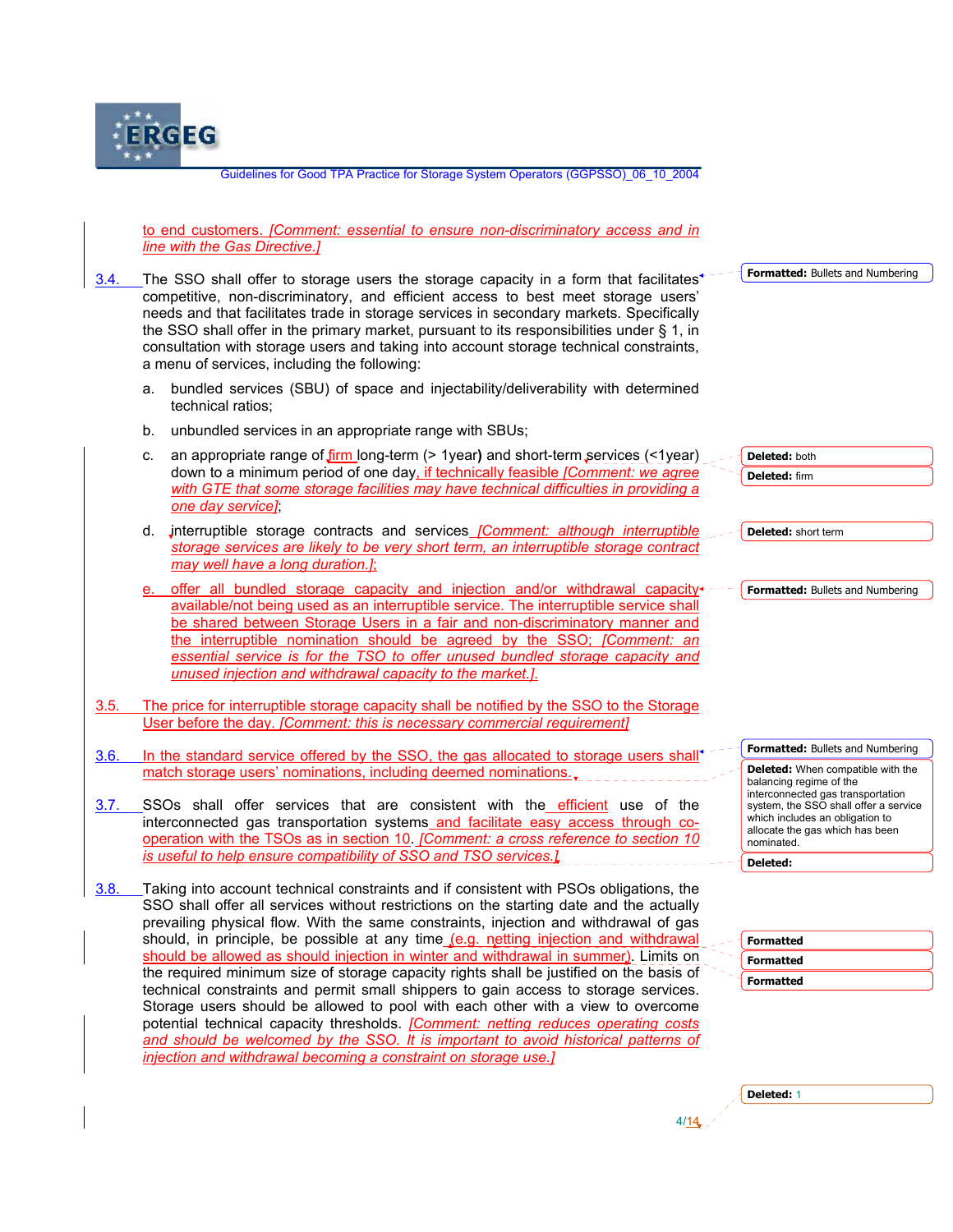

- 3.9. The SSO should develop information systems and electronic communication to provide adequate data to storage users and simplify transactions (such as nominations, capacity booking and transfer of capacity rights between storage users). Until real time on-line booking of available capacity is established, the SSO shall guarantee response times for storage requests. *[Comment: essential service requirement for efficient use of facility. This wording is flexible enough to account for market developments.]*
- 3.10. Deadline for the implementation of such requirements is 1 April 2005; if SSOs have problems in implementing measures envisaged under § 3, in particular with regard to IT systems, they shall provide an explanation to the national regulatory authorities setting out the problems in implementing this deadline and present a concrete action plan for their implementation, taking into account, if applicable, the size of the company.

#### **4.** *Storage capacity allocation management and congestion management*

- 4.1. Storage capacity allocation mechanism and congestion management procedures shall:
	- a. facilitate the development of competition and liquid trading of storage capacity and be compatible with market mechanisms including spot markets and trading hubs while being flexible and capable of adapting to evolving market circumstances and discourage hoarding;
	- b. take into account the integrity of the storage system concerned as well as security of supply where relevant legal rules are incumbent upon the SSO;
	- c. not create undue barriers to market entry and not prevent market participants, including new market entrants and companies with a small market share, from competing effectively.
	- d. ensure the maximum availability and efficient use under economic and non discriminatory conditions of technical storage capacity;
	- e. generate the right signals for investment in new infrastructures;
	- f. be subject to consultation with storage users;
	- aim to terminate non-contractual legacy arrangements if they disadvantage newentrants and seek to bring all long-term contracts on to a consistent basis. **[Comment: historical arrangements between affiliates must be realigned with the** *new regime. Renegotiation of contracted amounts with third parties should be encouraged where necessary to align with the new regime.]*
- 4.2. Once a nomination has been made by a user and accepted by the SSO, the SSO must allocate exactly the nominated quantity to that user. *[Comment: essential requirement of a storage service]*
- 4.3. In case of physical congestion of booked storage capacity (e.g. temporary system) failure resulting in withdrawal or injection limitations of a storage facility), non discriminatory, market-based solutions, previously agreed, shall be applied by the SSO or by the national regulatory authorities., [*Comment: this is dealt with in the new 1.3 and should be left to the market to decide long term and short term requirements].*  Alternative allocation procedures such as pro-rata mechanisms may only be

**Formatted:** Bullets and Numbering

**Formatted:** Bullets and Numbering

**Deleted:** in order to determine which injection/withdrawal to a storage facility will prevail.. Also, the SSO or the national regulatory authorities shall appropriately balance the portion of storage capacity contracted under multi-annual long term contracts and short term contracts with the aim of promoting effective competition.

 $5/14$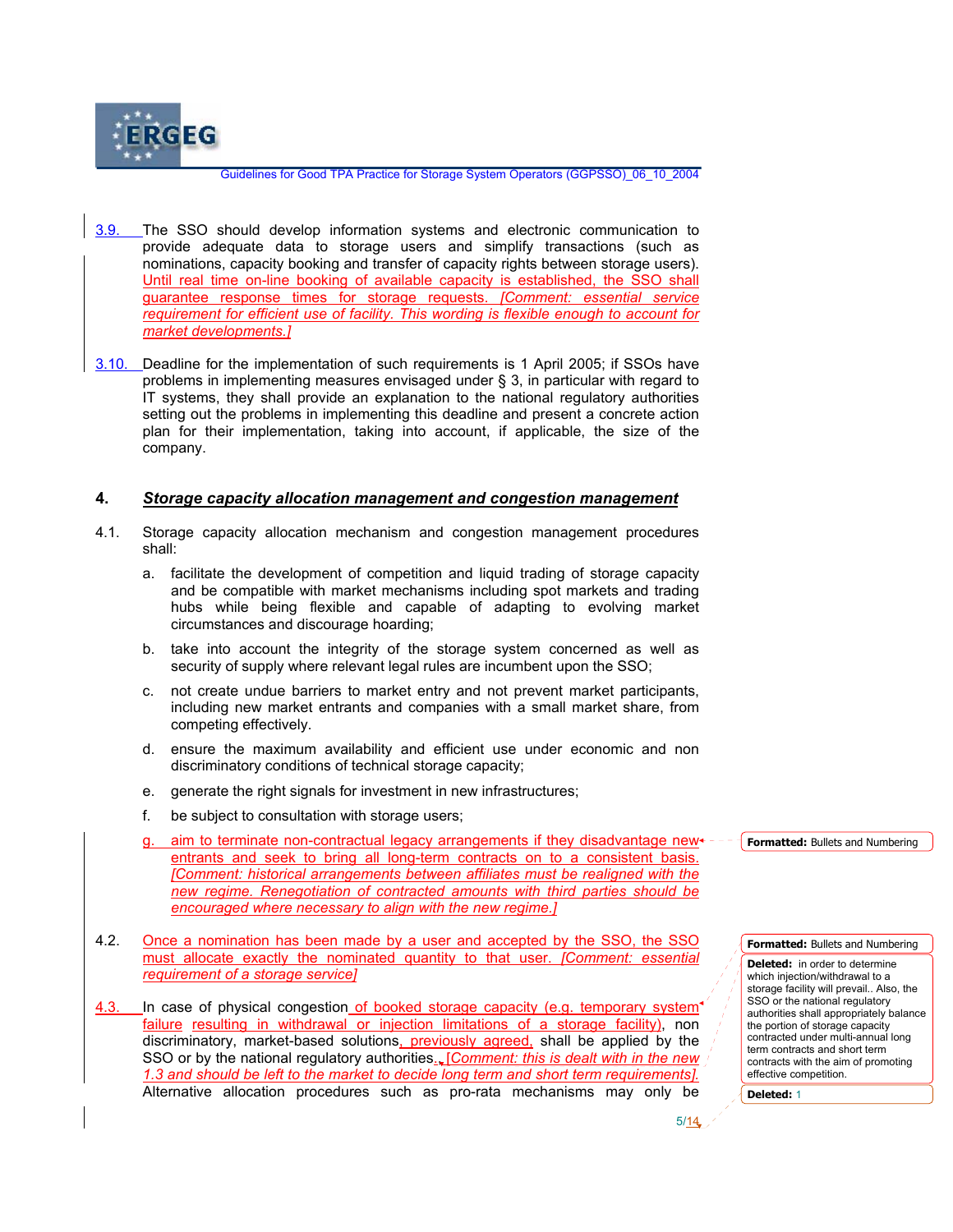

considered where they ensure equivalence in terms of non-discriminatory and competitive access.

- 4.4 The SSO shall actively endeavour to discourage hoarding and facilitate re-utilisation and trade of storage capacity by all reasonable means, including at least the offer on interruptible basis of all unused capacity (e.g. day-ahead release of non-nominated injectability and/or deliverability).
- 4.5 If, in spite of the measures aimed at preventing any commercial incentives to hoard capacity, namely secondary market and interruptible storage services, capacity contracted under existing storage contracts remains unused and significant and prolonged contractual congestion occurs, the national regulatory authorities shall require the SSO to introduce additional mechanisms to free up this capacity.

#### **5.** *Confidentiality requirements*

- 5.1. The SSO shall meet the confidentiality provisions of Article 10 of the Gas Directive, by guaranteeing that:
	- a. commercially sensitive information from storage users' account remains confidential. Any information available to the SSO concerning its storage and processing business shall not be passed to other possible parts of the company in advance of being provided to all market participants; staff working for the affiliate business if any (e.g. supply) should have no access to information which could be commercially advantageous, such as details on actual or potential storage users, and is not made available to all market parties. The arrangements to implement this requirement should include a code of conduct for staff/compliance programme, supervised by a Compliance Officer;
	- b. in case of an integrated company operating supply and/or production and storage business or when there are no separate database systems, specific confidentiality duties must be clearly defined; the relevant national regulatory authorities shall at least require sufficient evidence from companies concerned so as to prove an effective establishment of Chinese walls between the SSO and the supply and/or production branch of the vertically integrated companies. The arrangements to implement this requirement should include a code of conduct for staff/compliance programme, supervised by a Compliance Officer, which should embody the principles behind the Chinese walls concept. Cost effective solutions should be implemented to ensure that the SSO and the supply business are not located in the same place. Preferably, the SSO and the supply business should be located in separate buildings, provided such a measure is proportionate given the size of the activity concerned.

#### **6.** *Transparency requirements*

6.1. SSOs should implement user-friendly systems to publish the information needed by storage users in a timely manner in the national language and in English on the Internet Information shall be disclosed promptly, in a meaningful, quantitatively clear and easily accessible way and on a non-discriminatory basis.

 $\sim$  6/14

**Deleted:** . Information should be provided on a real time basis, if required by storage users.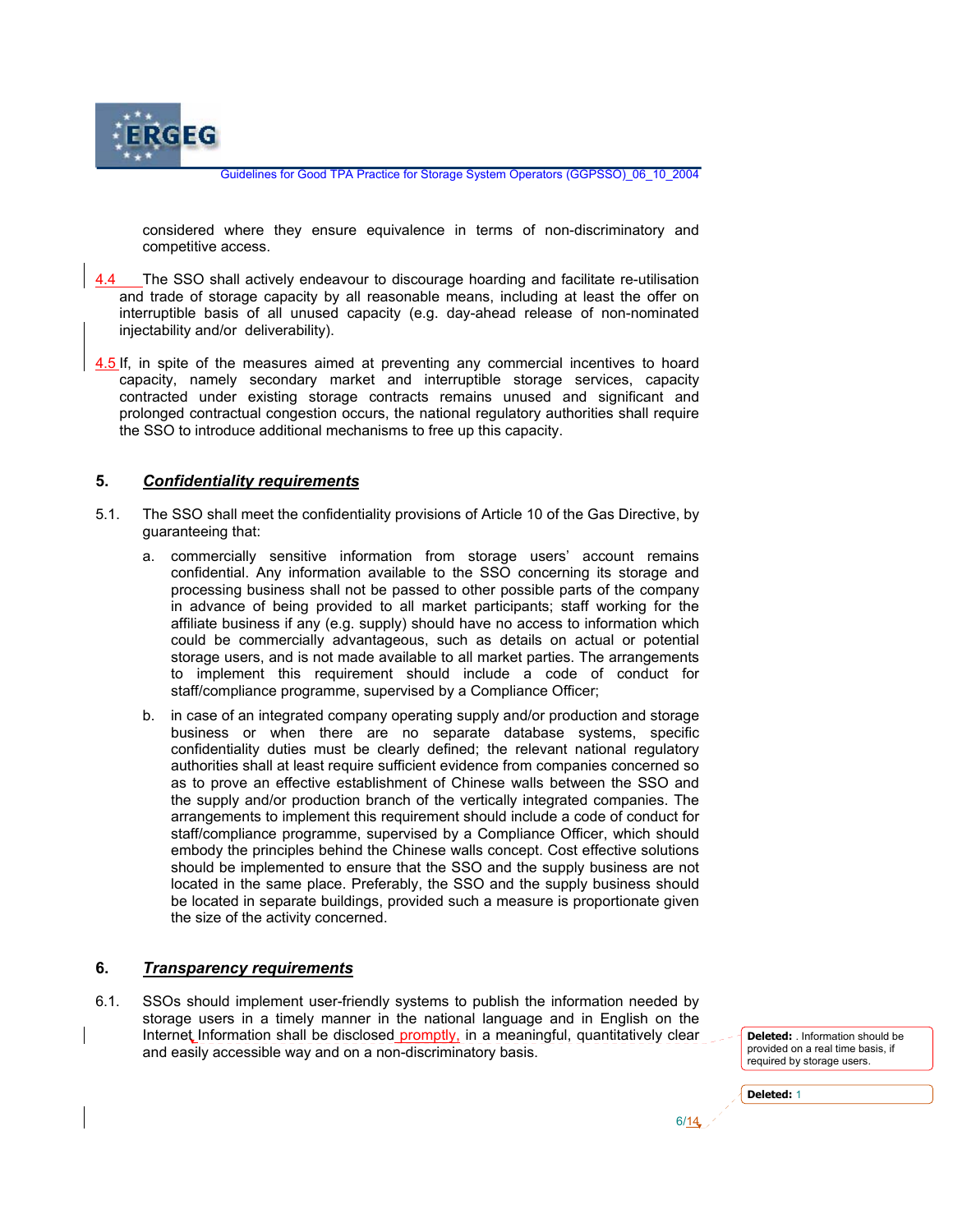

- 6.2. *[Comment: Confidentiality is already dealt with in 5.1, the requirement to provide information promptly has been included in 6.1 and it is unclear why the remaining wording is necessary.]*
- 6.3. The SSO shall submit for approval to the national regulatory authorities any request not to publish specific data (e.g. for reasons of costs or to avoid any potential market abuse). The relevant national authorities shall grant or refuse the authorization on a case by case basis and publish the substantiated reasons.
- 6.4. There must be transparency in all TSO and SSO rights and processes (e.g. TSO preemptive rights for carrying out their duties). *[Comment: transparency is essential to avoid potential market distortions and lack of confidence.]*
- 6.5. The following commercial terms should be published on the internet *[comment: providing information on the internet takes into account GTE concerns]*:
	- a. in rTPA, the tariffs for each service offered shall be published ex ante with the derivation criteria attached *[Comment: Regulator would be responsible for overseeing this]*. In nTPA, the main commercial conditions including the prices for core standard services must be published and updated whenever the SSO changes them; prices and underlying criteria should be made available to the national regulatory authorities at least in case of disputes;
	- b. services offered, the storage code (if applicable) and/or the main standard conditions for each service outlining the rights and responsibilities for all users including flexibility tolerances (e.g. counter flows during injection or withdrawal) and the rules of transfer storage capacity in case of final customer switching;
	- c. method of determining available storage capacity and the operational parameters including transparency on the rules of ownership and use of working gas;
	- d. storage capacity allocation, congestion management and anti-hoarding and reutilization provisions, including auctions terms where applicable and rules applicable for storage capacity trade on the secondary market vis-à-vis the SSO;
	- e. the rules and the charges applicable to storage penalties due by storage users and compensation payments by the SSO to storage users.
- 6.6. The following operational information shall be published on the internet (in energy units, according to interoperability criteria) to provide system users with sufficient and timely information in order to gain effective and efficient access to storage facilities:
	- a. technical storage capacity, working gas, and available storage capacity (firm and interruptible where applicable) *[Comment: this information is important. For example, users need to know if their needs can be met by the available storage capacity.]*;
	- b. aggregated inflow and outflows for the preceding day and historical utilisation rates *[Comment: In response to GTE's concerns, provided nominations are equal to allocations then detailed on the day information is not essential. Historical information on the flows that have occurred are important to share with storage users so that the market uses the storage facility efficiently.]* ;
	- whether the storage service is currently in net withdrawal or injection *[Comment:*<sup>\*</sup> *ideally market participants would like to know the actual inflow/outflow on the day but the minimum requirement for storage users is to be updated on the status of*

 $7/14$ 

**Deleted:** Information relating specifically to a storage user's account must be kept confidential. Non confidential information must be provided promptly and on the same time scale as to all users on a non discriminatory basis. Where a SSO considers that it is not entitled for confidentiality reasons to make public all the data required, it shall provide clear evidence to the national regulatory authorities and seek its authorization to limit publication. The relevant national authorities shall grant or refuse the authorization on a case by case basis and publish the substantiated reasons. This assessment should be renewed on a regular basis.

#### **Formatted**

**Formatted:** Bullets and Numbering

**Formatted:** Bullets and Numbering

**Deleted:** with online information system

**Deleted:** (i.e. the underlying technical and economic reasons for establishing them)

**Formatted:** Bullets and Numbering **Deleted:** with online information system

**Deleted:** storage level, including **Deleted:** technical, booked

**Deleted:** daily

**Formatted:** Bullets and Numbering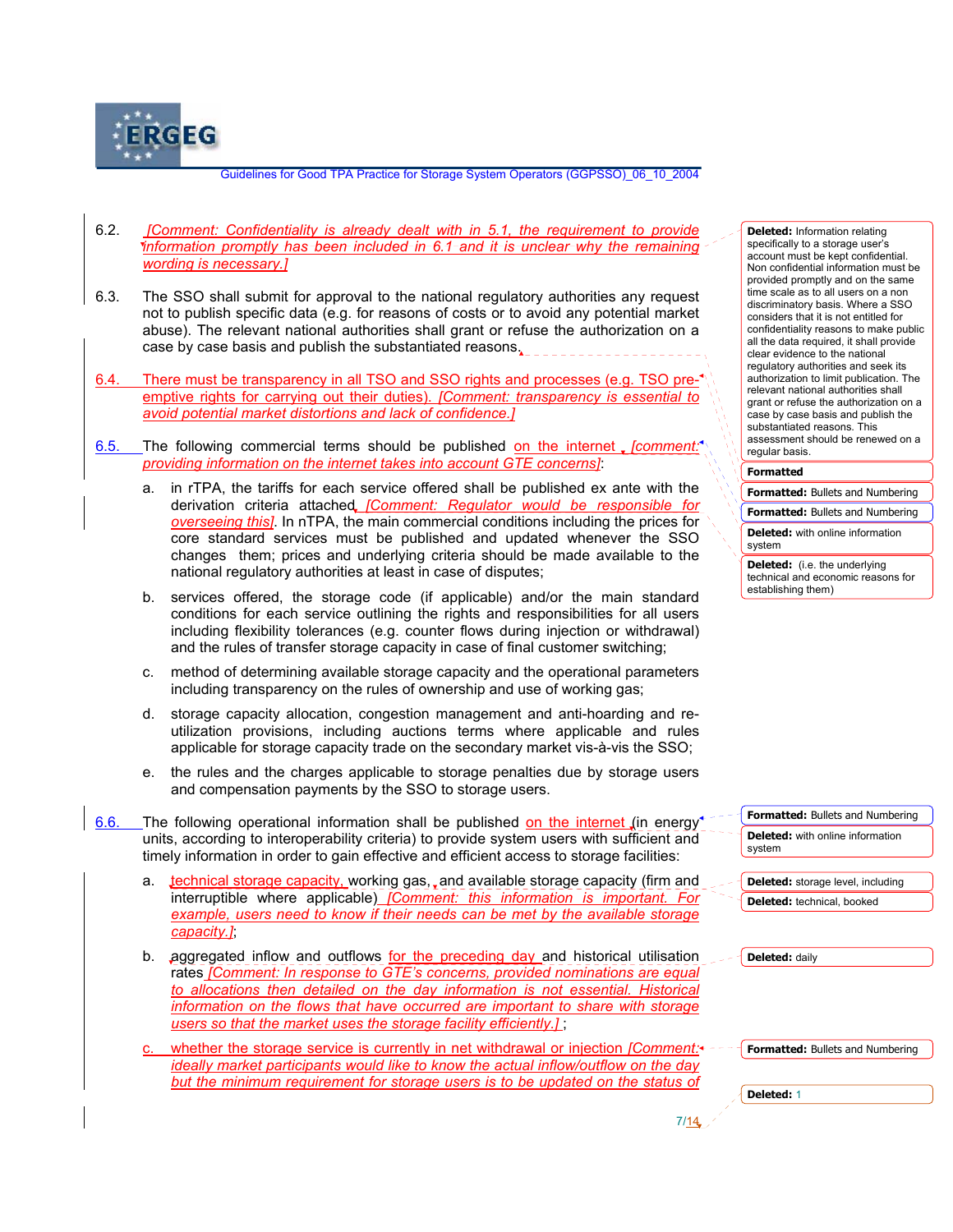

— в област в област в област в област в област в област в област в област в област в област в област в област<br>В 1<mark>14</mark> *the storage facility so that users can make realistic and timely nominations for injection and/or withdrawal.]*; d. user-friendly instruments for calculating charges for a specific service (e.g. tariff $\epsilon$ calculator) and for verifying online the level of available storage capacity, including net and available firm and interruptible capacities; e. any defined storage reserved by TSOs/SSOs for security of supply or operational + reasons or excluded for production, PSOs or any other reason; *[Comment: transparency of 'non-market' use of any storage capacity is necessary]* f. maps indicating the location of their storage facilities and the connecting points of  $\epsilon$  the storage facilities to the relevant network; g. the rules (if any) of transfer of storage capacity and injection and withdrawal capacity in case of customer switch. 6.7. Information described in § 6.3 and § 6.4 shall be made available and updated whenever changed as relevant on a real time, daily, monthly, quarterly or annual basis. 6.8. Information on any reduction in storage capacity (whether firm or interruptible) must<sup>\*</sup> be provided as near to real time as possible on a non-discriminatory basis. *[Comment: basic information requirement.]* The SSO shall publish at least once a year, by a predetermined deadline, all planned maintenance periods that might affect storage users' rights from storage contracts and the corresponding operational information with adequate advance notice. Where unplanned disruptions in access to the storage facility occur, the SSO shall ensure actual system users are notified of that disruption as soon as possible. During maintenance periods, the SSO shall regularly publish updated information on details, expected duration and effect of the maintenance. The SSO shall maintain and make available to the national regulatory authorities and/or to those affected by any disruption upon request, a daily log of the actual maintenance and disruptions that have occurred. *[Comment: essential to keep customers informed.]* 6.9. At least the provisions of § 6.6.a, b, and d shall apply also to any storage capacity not required to provide TPA according to Article 19 of the Gas Directive or any other storage facility connected to a transmission system and for which there is no mandatory TPA *[Comment: even if TPA is not mandatory, the SSO might decide to offer TPA.]*. 6.10. Notwithstanding the requirements of this GGPSSO, SSOs shall ensure that any other information that an SSO has, which might significantly affect market prices, shall be released to the market and any potential market abuse is avoided. *[Comment: basic requirement to avoid market abuse.]* 6.11. Storage users shall not be separately charged for information requests and transactions associated with their contracts according to standard rules and procedures (e.g. nominations). Expenses for requests not linked to general SSO's roles and responsibilities and transparency requirements can be separately charged. 6.12. SSOs shall comply with these provision by 1 April 2005; if SSOs have problems in implementing measures envisaged under §6, in particular with regard to IT systems, **Formatted:** Bullets and Numbering **Formatted:** Bullets and Numbering **Formatted:** Bullets and Numbering **Formatted Formatted:** Bullets and Numbering **Formatted:** Bullets and Numbering **Formatted:** Bullets and Numbering **Formatted:** Bullets and Numbering **Deleted:** ¶ **Deleted:** 5 **Deleted:** 1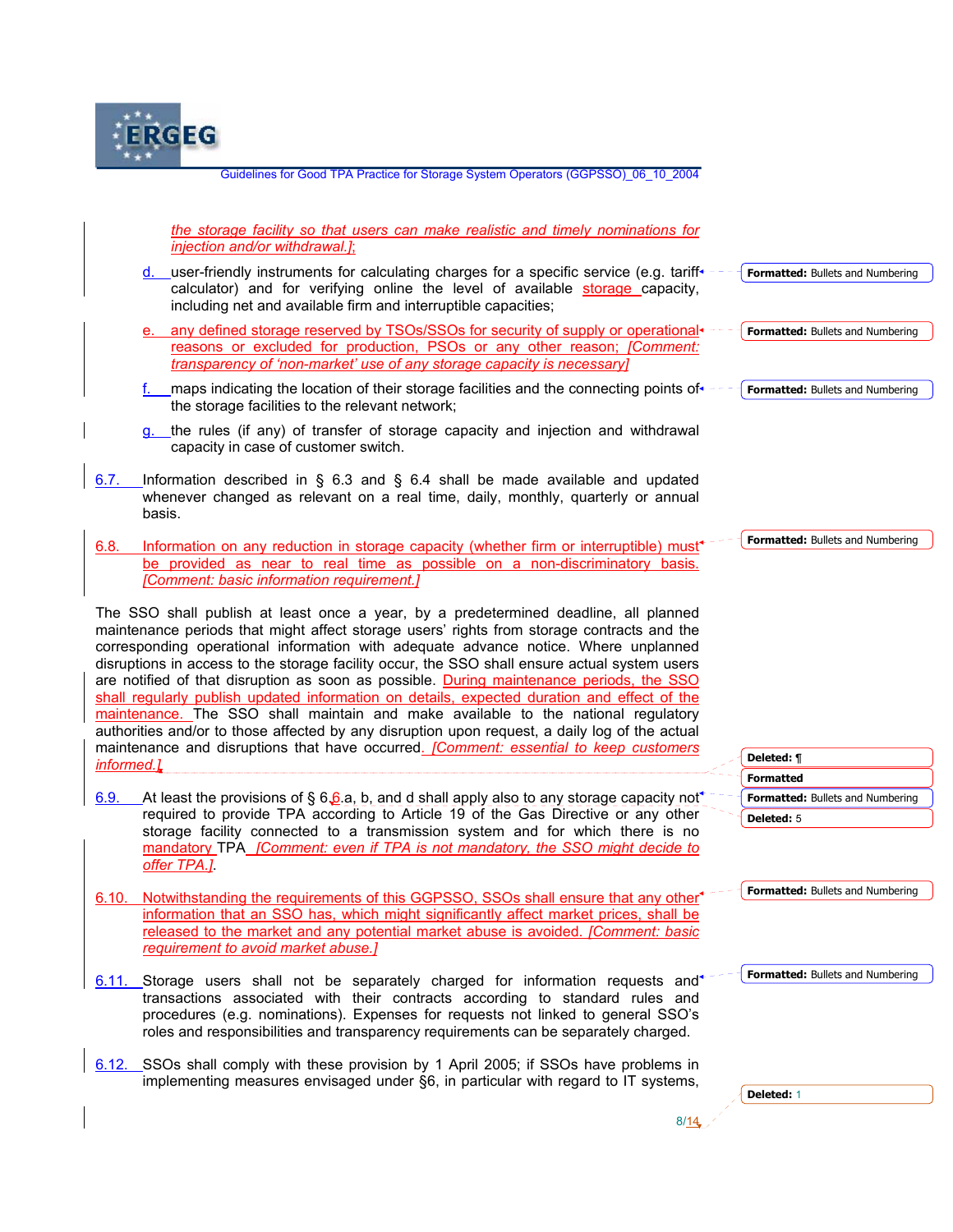they shall provide an explanation to the relevant national authority setting out the problems in implementing by this deadline and present a concrete action plan for the implementation taking into account, if applicable, the size of the company.

## **7.** *Tariff structure and derivation*

**ERGEG** 

- 7.1. Where regulated, tariffs structure of the SSO should:
	- a. reflect efficiently incurred costs of access to storage facilities including fair return on investment, both in the case of direct and indirect access to storage facilities *[Comment: virtual storage is not an appropriate term to use. These Guidelines need to be linked to services based on one or more storage facilities.]*;

**Deleted:** a specific **Deleted:** and access to virtual storages

- b. reflect the geological nature of storages;
- c. avoid cross subsidies between storage users;
- d. promote efficient commercialisation and use of storage;
- e. promote adequate and efficient investments according to users' needs, feasibility and technical constraints;
- f. be clear, transparent and reviewed on a regular basis taking into account developments in the market;
- g. where appropriate, international benchmarking of tariffs may be taken into account and applied in non discriminatory manner.
- 7.2. Where negotiated, SSOs shall not adopt any charging principles and/or tariff structures that would restrict market liquidity of storage capacity, create undue barriers to market for new entrants, cross-subsidies between system users or hamper system enhancements and integrity. Pursuant to Article 19 of the Gas Directive, in case of disputes, the relevant regulatory authority shall determine appropriate arrangements. The SSO shall maintain records to enable the regulator to determine costs of provision and prices already levied on other users of that facility for the similar services. In nTPA regimes, charges shall:
	- a. be non-discriminatory; prices should be the same for any storage user for the same service contracted for at the same time and under the same conditions; they should only vary subject to adaptations/changes on the grounds of varying circumstances;
	- b. promote efficiency and facilitate competition in the use of storage services;
	- c. provide for appropriate incentives on new investments according to storage users' needs, feasibility and technical constraints;
	- d. negotiations should happen in a time frame compatible with the storage users' commercial needs [i.e. not imply long negotiations and avoid discrimination and misuse of market power].
- **8.** *Storage penalties [Comment: this section could be deleted as penalties will be commercial remedies in the contractual agreements between SSOs and the users and normally overseen by regulators. If these guidelines became a*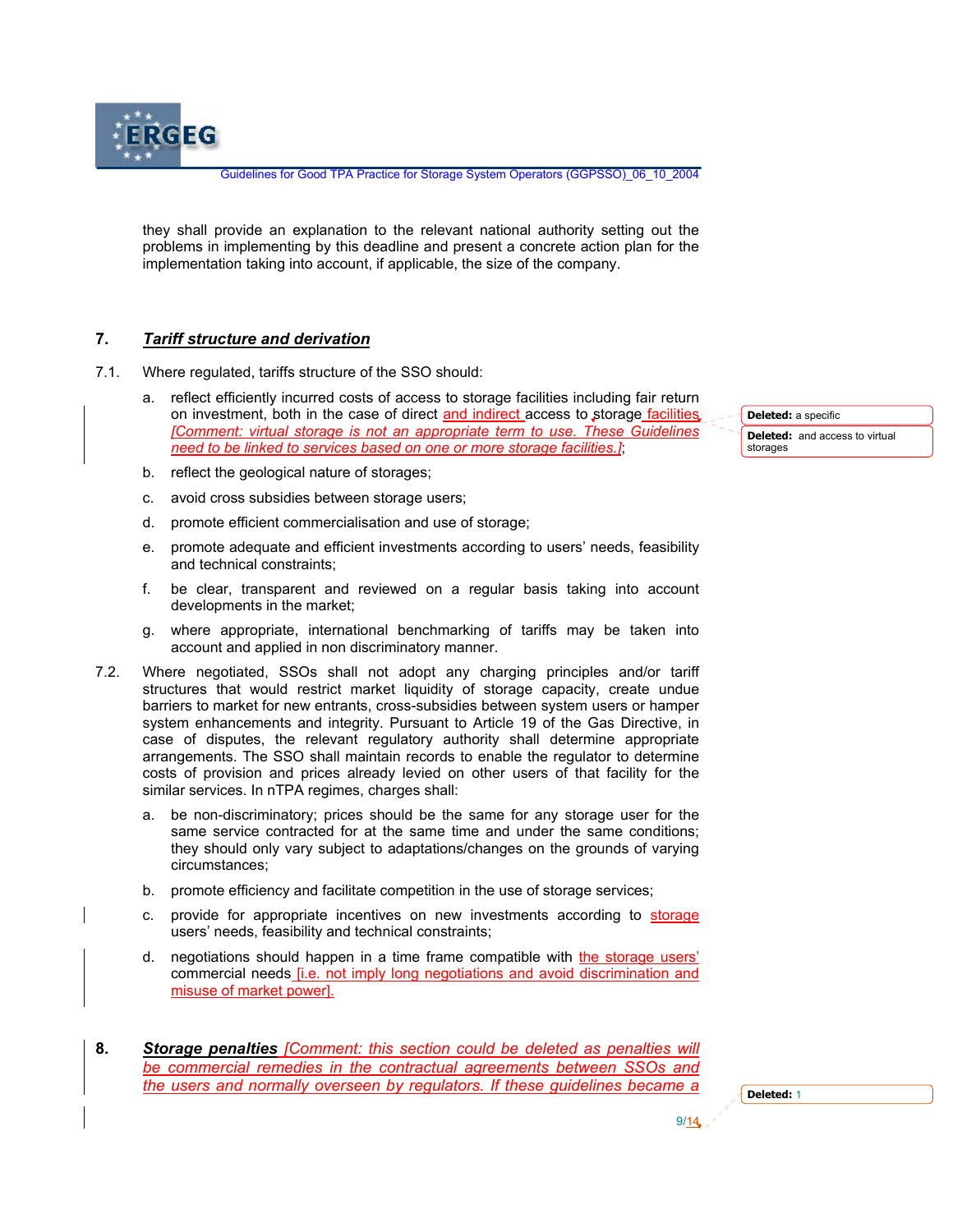

*regulation then the penalties that regulators could impose for non-compliance would need to be defined.]*

- 8.1. Storage penalties may be established to ensure that the SSOs and the storage users respect their contractual obligations.
- 8.2. Storage penalties may apply to :
	- a. SSOs for compensation to be paid to the storage users in the event that the SSO fails to fulfil contractual obligations, as set out in the storage code/contract (e.g. if the SSO delivers more or less gas than the storage user nominated); and/or to
	- b. storage users for providing effective incentive to ensure that they nominate and use storage capacity consistently with the capacity rights they have procured either on the primary or secondary market.
- 8.3. Storage penalties shall:
	- a. be designed in a non discriminatory and transparent manner, based on objective criteria;
	- b. be aimed at providing effective incentive on SSOs<sub>s</sub> to ensure the safe functioning of storages and where necessary, to ensure that PSOs are met; *[Comment: the SSO is responsible for storage operations, not the user!]*;
	- c. not hamper the entry of new participants into the market;
	- d. ensure that, in case of penalties collected by the SSO, the SSO remains broadly cost neutral; penalties over and above the actual efficiently incurred costs, shall be redistributed to the storage users on a non discriminatory basis, any costs that cannot be targeted should be allocated back to users in a non discriminatory manner.
- 8.4. When needed, national regulatory authorities should ensure compatibility of storage penalties with transmission balancing regimes.

#### **9.** *Market based mechanisms such as secondary market*

9.1. The SSO shall allow and facilitate bundled and unbundled services to be freely tradable between registered shippers in a secondary market without any undue restrictions and develop standardised contracts and procedures on the primary market to facilitate secondary trade and recognise the transfer of rights where notified by storage users. SSO must allow the new owner to aggregate such storage capacity with its existing storage capacity operationally.

9.3. Once there is a market requirement, SSOs shall provide cost-reflective services<sup>4</sup> (such as an electronic platform or bulletin board) to facilitate secondary storage capacity trading and associated transfer of storage capacity rights between storage

**Deleted:** storage users

**Formatted:** Bullets and Numbering

| <b>Deleted:</b> Where requested and paid<br>for by storage users |
|------------------------------------------------------------------|
| <b>Formatted:</b> Bullets and Numbering                          |
| Deleted: 1                                                       |

 $10/\sqrt{14}$ 

<sup>9.2.</sup> The way a secondary market operates should be simplified by the standardisation of all unbundled services, for example by establishing common definitions. *[Comment: a European harmonised standard storage contract is too visionary for the current market but SSOs should aim to establish standard contract terms which facilitate secondary trading.]*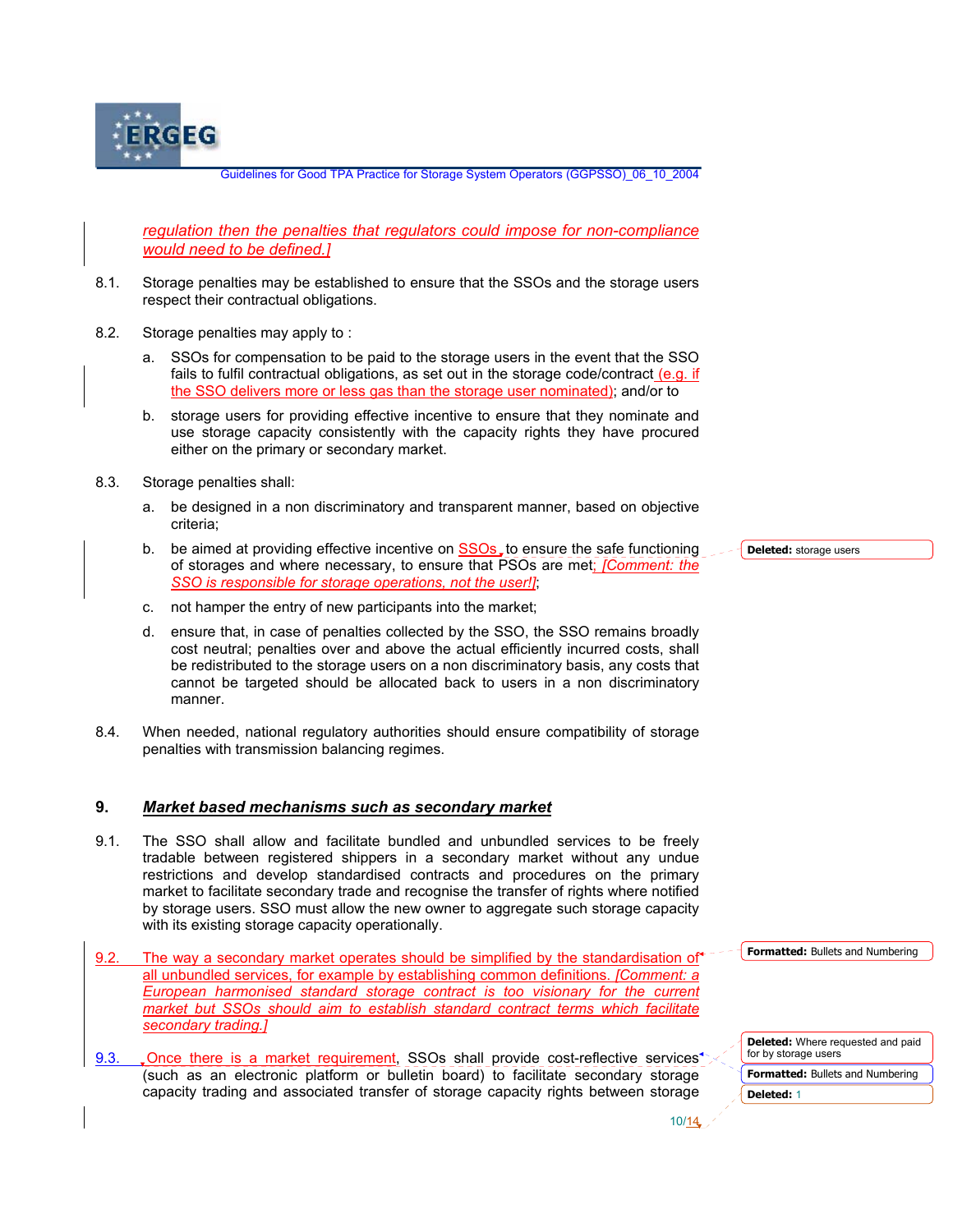

users. *[Comment: facilitating trading is a clear aim but might not be appropriate immediately for some SSOs. Users pay for all types of services via the tariffs.]*

### **10.** *Cooperation with TSOs*

- 10.1. SSOs and TSOs should co-operate in order to ensure interoperability between both systems, e.g.:
	- a. provide services consistent with those offered by the adjacent TSO and required so as to ensure the efficient use of the interconnected transmission system;
	- b. render operational procedures, such as nomination, compatible with those of the adjacent TSOs;
	- c. ensure re-nomination procedures match market participants requirements;
	- d. ensure consistency in matching relevant storage arrangements with the balancing requirements of the adjacent transmission system.

|   | n.<br>ејател: |
|---|---------------|
| . |               |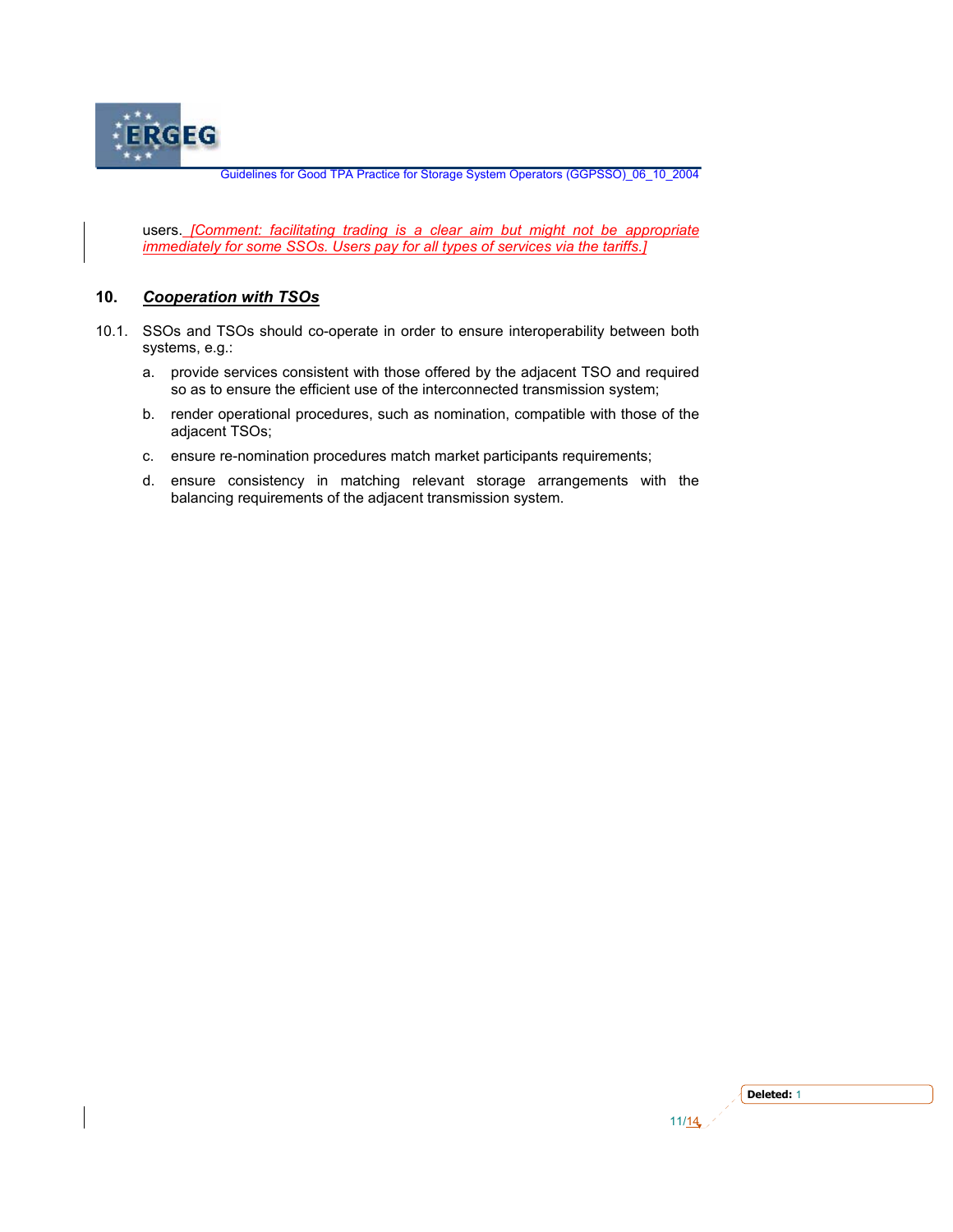

| <b>Annex: Definitions [Comment: we suggest that in the final version all defined</b> |  |  |
|--------------------------------------------------------------------------------------|--|--|
| terms start with upper case in the text.]                                            |  |  |

- **1.** Available storage capacity means the part of the technical storage capacity that is not contracted or allocated to production and transport and is still available to the storage users at that moment.
- **2.** Cushion gas means the minimum technical volume of gas intended as permanent inventory in a storage reservoir to maintain adequate pressure and deliverability rates throughout the withdrawal season.
- **3.** Deemed nomination is a nomination for the use of storage capacity which has been made on behalf of the storage user by an agreed third party, for example in relation to national balancing requirements. *[Comment: needed to explain 3.7]*
- **4.** Deliverability is the amount of gas that can be delivered (withdrawn) from a storage<sup>\*</sup> facility per time unit. The deliverability of a given storage facility is variable, and depends on factors such as the amount of gas in the reservoir at any particular time, the pressure within the reservoir, compression capability available to the reservoir, the configuration and capabilities of surface facilities associated with the reservoir, and other factors. In general, a facility's deliverability rate varies directly with the total amount of gas in the reservoir: it is at its highest when the reservoir is most full and declines as working gas is withdrawn.
- **5.** Final customer means customers purchasing natural gas for their own use (Gas Directive, article 2(23))
- **6.** Firm capacity is storage capacity contractually guaranteed as uninterruptible by the SSO;
- **7.** Firm services are services offered by the SSO in relation to firm capacity;
- **8.** Flexibility is the availability of gas and/or capacity (transmission, storage, LNG capacity) needed to: adapt supply to foreseeable volume variations in demand and to adjust the erratic fluctuations of demand; exploit market opportunities with the market opening to competition, i.e. using different combinations of flexibility tools in order to achieve cost advantages or enjoy new market businesses; comply with public service obligations and strategic objectives.
- **9.** Injectability is the complement of the deliverability or withdrawal rate. It is the amount of gas that can be injected into a storage facility per time unit. The injection capacity of a storage facility is also variable, and is dependent on factors comparable to those that determine deliverability. By contrast, the injection rate varies inversely with the total amount of gas in storage: it is at its lowest when the reservoir is most full and increases as working gas is withdrawn.
- **10.** Interruptible services are services offered by the SSO, in relation to interruptible capacity;
- **11.** Interruptible storage capacity is storage capacity that can be interrupted by the transmission system operator according to the conditions stipulated in the storage contract/storage code. The contract/code may specify the permitted duration, frequency and timing of the interruptions. It may also specify the previous notice required and possibly a fee related to the duration of the interruptions. Interruptible Storage Capacity is

 $12/14$ 

**Formatted**

**Formatted:** Bullets and Numbering

**Formatted:** Bullets and Numbering **Deleted:**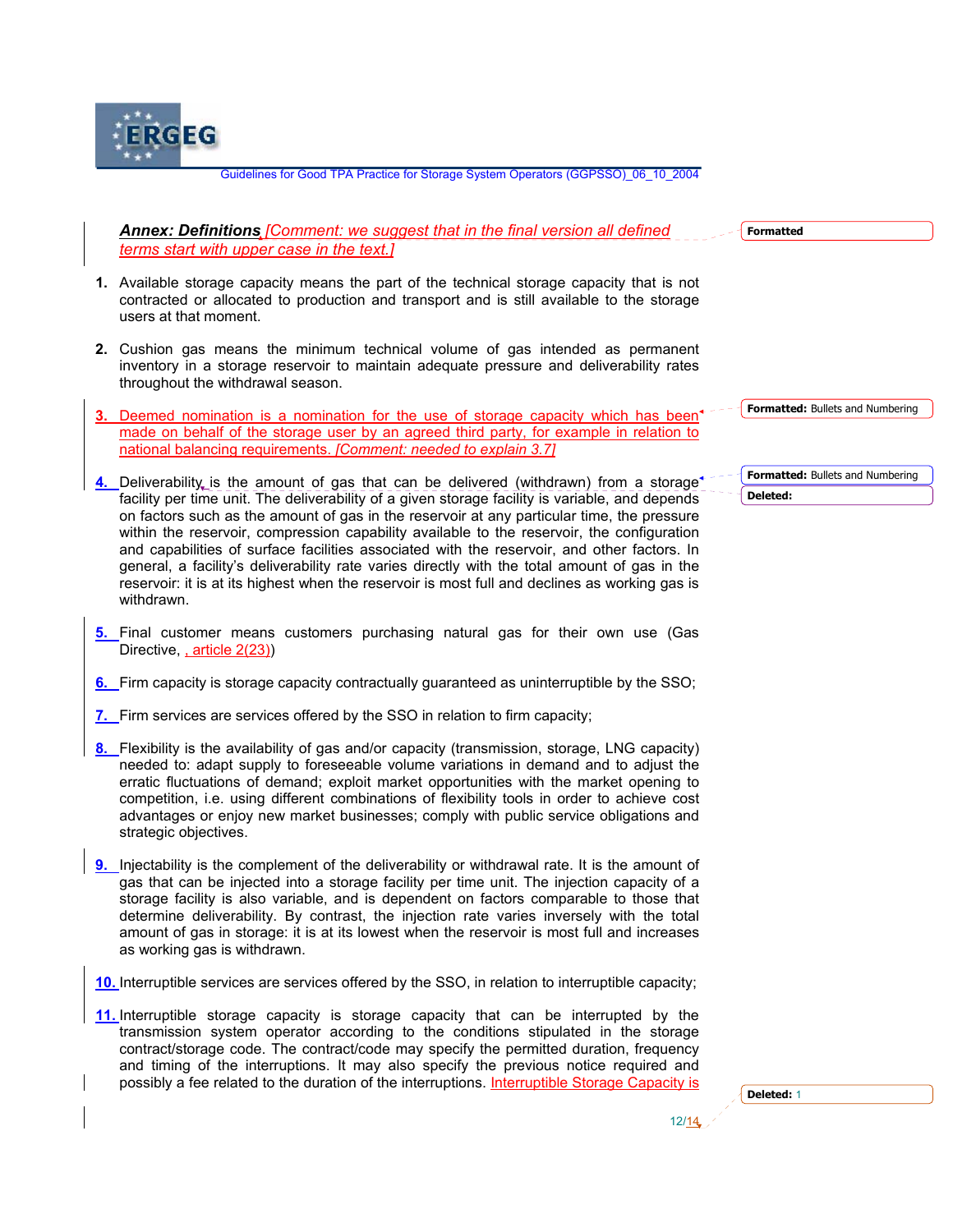

likely to comprise both a long term service (interruptible storage contract) and a short term service to ensure that unbooked capacity is offered to the market on the day. *[Comment: necessary clarification.*]

- **12.** National regulatory authorities are the bodies as defined by Article 25(1) of the Gas Directive.
- **13.** Nomination means the prior reporting by the storage user to the SSO of the actual flow that he wishes to inject into or withdraw from the system.
- **14.** Physical congestion: where the level of demand for services exceeds the technical capacity at one point in time.
- 15. Primary storage market means the market of the storage capacity directly traded by the<sup> $\sim$ -</sup> SSO.
- **16.** PSO means Public Services Obligations.
- **17.** Re-nomination means the reporting of a corrected nomination.
- **18.** SBU means Standard Bundled Unit. Storage capacity may be sold in SBUs, which gives customers the right to withdraw, inject and hold gas in store, with determined technical ratios. SBUs should reflect the technical characteristics of the storage facility or a group of storage facilities (aquifer, peak-shaving…).
- **19.** Secondary market means the market of the storage capacity traded otherwise than on the primary market.
- **20.** Storage capacity is the space (expressed in normal cubic meters or energy) and flow (expressed in normal cubic meters or energy per time unit) to which the storage user is entitled in accordance with the provisions of the storage contract. Storage capacity refers to space, injectability and deliverability. All of them can be firm or interruptible.
- **21.** Storage facility means a facility used for the stocking of natural gas and owned and/or operated by a natural gas undertaking, including the part of LNG facilities used for storage but excluding the portion used for production operations, and excluding facilities reserved exclusively for transmission system operators in carrying out their functions (Gas Directive).
- **22.** Storage penalty is the additional charge that storage system operators/storage users may have to pay after not respecting their contractual obligations.
- **23.** Storage system operator means a natural or legal person who is responsible for operating a storage facility and directly, or indirectly, offers storage capacity for sale.
- **24.** Storage user means a customer of a SSO which would sign the relevant storage code or enter into storage contracts with SSOs for storing gas. Storage users may include, but are not limited, to final customers, supply undertakings, wholesale customers, traders and TSOs, to the extent that storage is necessary for the TSOs and DSOs to carry out their functions.

 $13/14$ 

**Deleted:** who carries out the function

**Formatted:** Bullets and Numbering

**Formatted:** Bullets and Numbering

|  | r<br>7 M<br>٠ |  |
|--|---------------|--|
|--|---------------|--|

of storage and